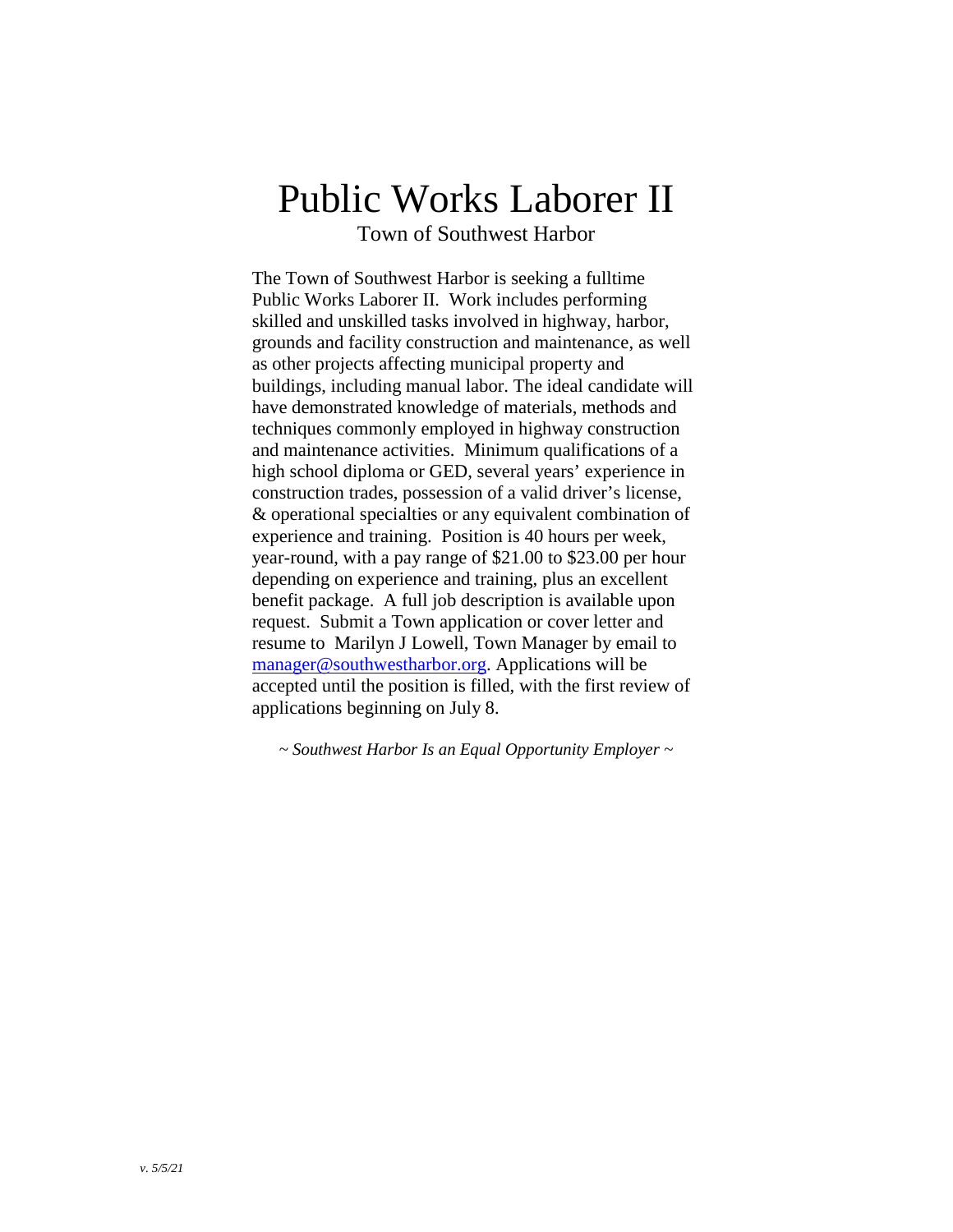

# **Job Description Public Works Laborer II**

| <b>Position:</b>       | Regular Full Time Employee                                             |
|------------------------|------------------------------------------------------------------------|
| <b>Hours:</b>          | 40 hours per week. If authorized, occasional overtime may be required. |
| <b>Classification:</b> | Hourly, not-exempt from overtime                                       |

#### **General Responsibilities:**

Performing skilled and unskilled tasks involved in highway, harbor, grounds and facility construction and maintenance, as well as other projects affecting municipal property and buildings, including manual labor.

## **Specific Responsibilities:**

The following are typical examples of work to be performed, although additional duties should be expected and will be required:

- 1. Plowing and sanding roads using a variety of highway equipment.
- 2. Operating a snowblower, shoveling snow, sanding, and salting sidewalks.
- 3. Ditching roads, installing culverts, patching pavement, removing blowdowns, and cutting brush, including some heavy manual labor.
- 4. Operating trucks of 26, 001 pounds GVWR or more.
- 5. Operating a backhoe/loader.
- 6. Operating a variety of other power and hand tools, such as a riding mower, hand mower, string trimmer, chainsaw, power broom, shovel, rake, etc.
- 7. Mowing and trimming grass.
- 8. Maintaining equipment, such as changing oil, repairing lights, installing plow blades, and making other small repairs.
- 9. Painting, cleaning, and maintaining buildings and grounds.
- 10. Closing, locking, and securing the Town Garage and gas cabinet.
- 11. Erecting, removing, and storing barricades and signs.
- 12. Keeping the work site in a clean and safe condition.
- 13. Working nights, evenings and/or holidays as the needs of the job may require.
- 14. Complying with all safety and health regulations and Town work rules.
- 15. Attending or obtaining training on work-related subjects.
- 16. Maintaining harmonious relationships with other employees, public officials, and the public.
- 17. Performing related duties from time to time as may be directed by the Foreman or Town Manager.

#### **Supervision Received:**

The Public Works Laborer II reports directly to the Public Works Foreman, with occasional direction by the Town Manager.

#### **Supervision Exercised:**

The Public Works Laborer II supervises no employees on a regular basis, but may occasionally supervise other laborers, grounds maintenance personnel or part-time snowplow drivers as needed.

## **Necessary Special Requirements:**

Employee is required to have and maintain a valid State of Maine class A or B Commercial Driver's License (CDL) and shall always remain insurable under the Town's vehicle insurance coverage.